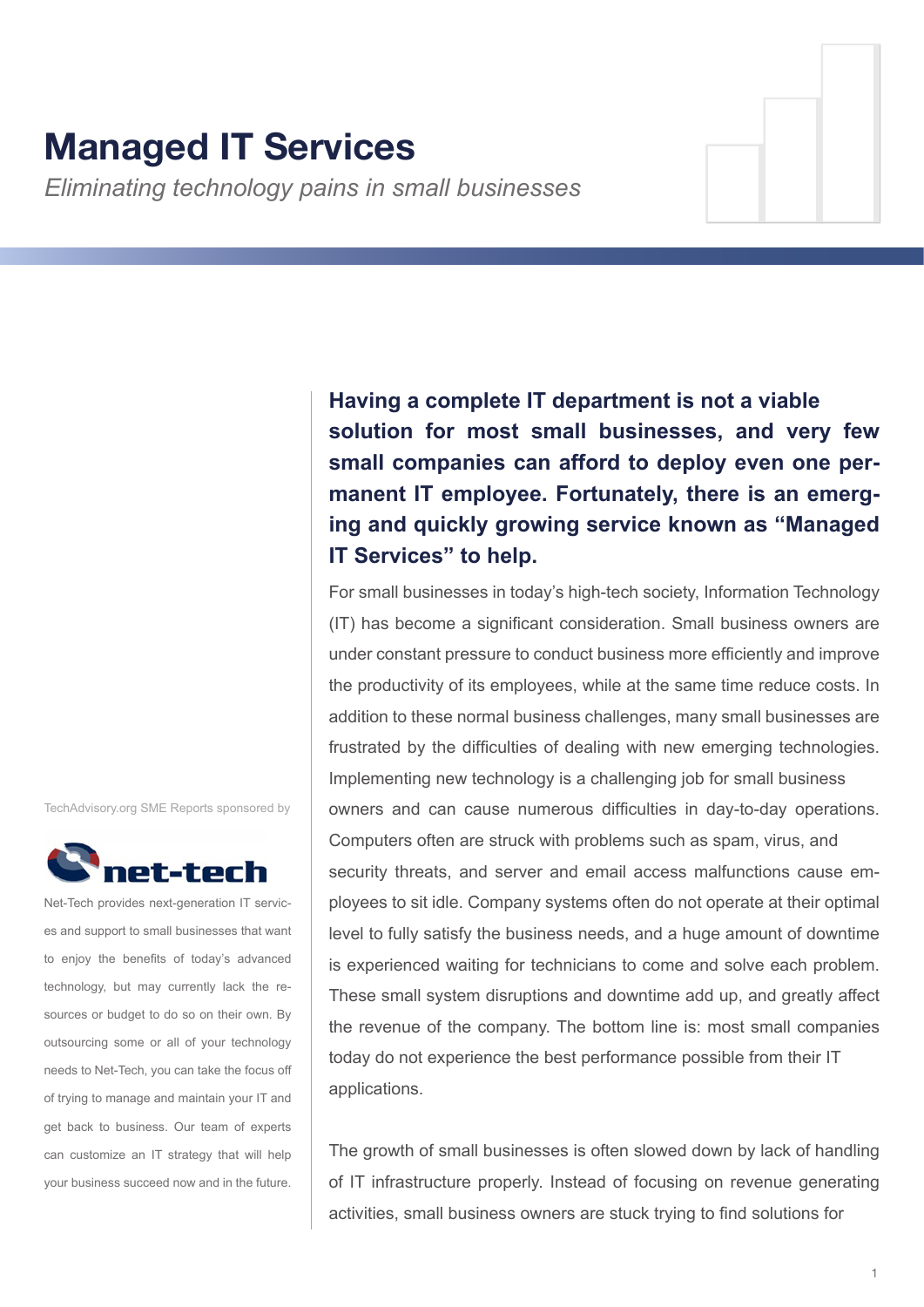"...Managed services provide affordable solutions to the complex technology problems of small businesses for a fixed monthly fee.<sup>"</sup>

technology problems. As smaller companies are increasingly becoming more dependent on IT systems, it has become very crucial to find cost effective ways to manage technology. Growth-oriented companies need a well-organized IT infrastructure so that they can focus on the business instead of trying to solve IT failures. However, having a complete IT department is not a viable solution for most small businesses, and very few small companies can afford to deploy even one permanent IT employee. Fortunately, there is an emerging and quickly growing service known as "Managed IT Services" that is proving to be quite helpful in managing small business technology.

## **What are Managed IT Services?**

Managed IT services are provided by an outside firm or IT consulting company. These days, a growing number of IT vendors, resellers, and telecom carriers are providing managed services based on remote, proactive monitoring of company networks on an ongoing basis – with minimal involvement of the small business owners. Managed Service Providers (MSPs) employ consultants who specialize in small business networks, computer support, and security. Generally, managed IT services are delivered from a remote location via the Internet, but on-site proactive and emergency services are also provided when necessary. Services range from basic monitoring to fully managed services. Overall support for day-to-day operations and on-demand support for any other major need is also provided by these IT consulting groups. Managed services are usually provided on flat monthly fee or per device basis.

# **Types of services**

There is growing variety of services that are provided by IT consultants or Managed Service Providers. Broad categories include:

- Computer & Server Support
- Data Backup & Disaster Recovery
- **Network Security**
- Custom Software Solutions
- Remote Network Monitoring
- **Technology Evaluation & Planning**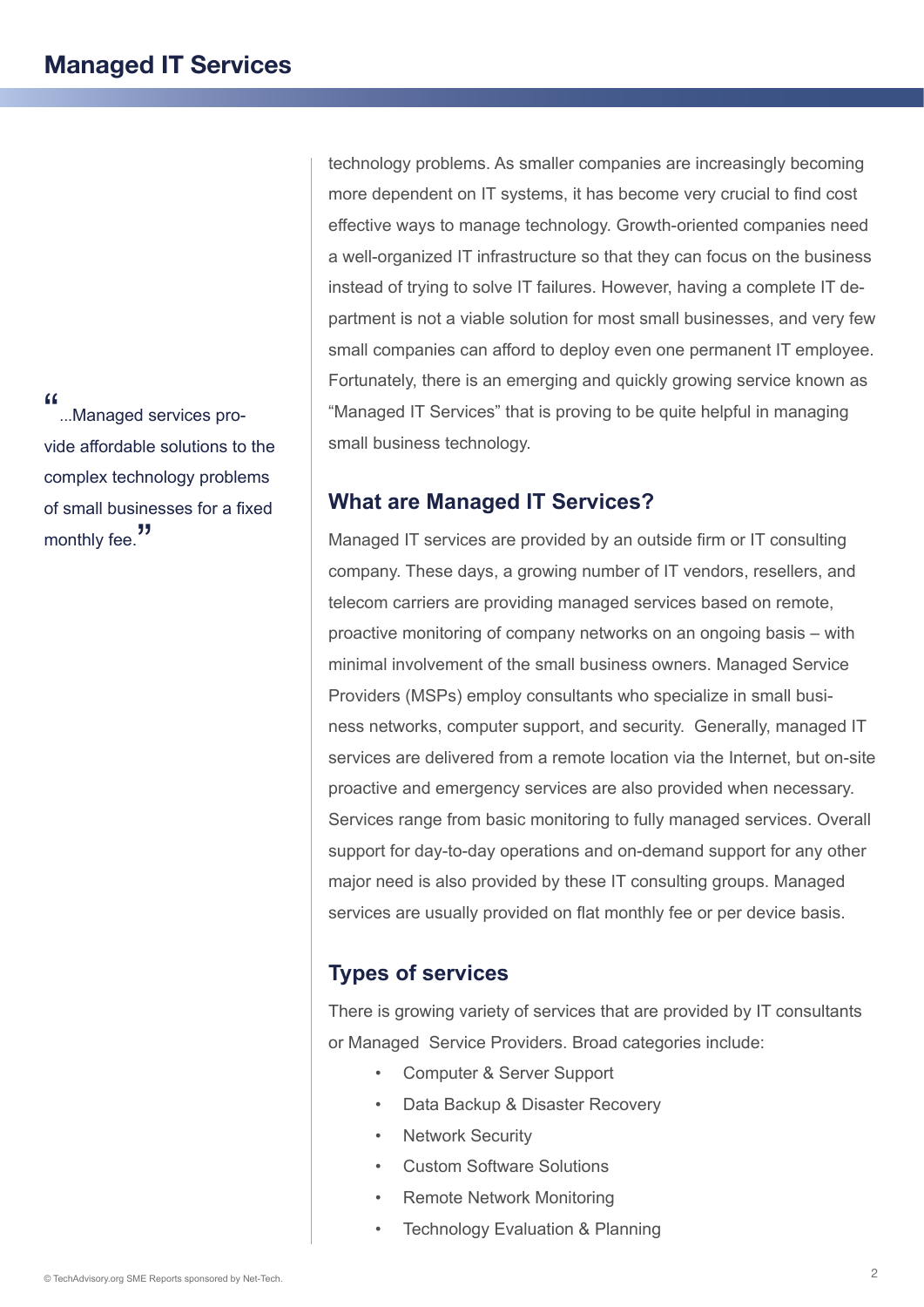#### **Computer & Server Support**

Regular maintenance and monitoring of company computers is essential to optimized desktop performance. IT consulting companies offer various solutions for ensuring that computers are functioning properly and are protected against all of the latest technology threats and disasters. Consultants also provide troubleshooting services and recommendations to prevent the same problem from happening again. Solutions also include server installation and administration.

### **Remote Network Monitoring**

Remote monitoring of the critical components of a network such as servers and firewalls is also provided by managed service providers. Consultants troublehoot problems remotely to minimize network downtime. With automatic alerting systems, issues are resolved before they can significantly impact network performance.

#### **Data Backup & Disaster Recovery**

Backing up data is essential and should not be ignored, yet many small businesses do not perform backups. In a remote backup facility, a backup of files is made regularly over the Internet, and files are stored in a secure, off-site data storage facility, requiring no tape or hardware. Remote Backup and Online Backup Serices help small businesses avert data loss in case of any disaster.

### **Network Security**

Small businesses need computer and network security even more than large businesses. This is because small businesses are often the primary target of hackers who can more easily attack the smaller networks. IT consulting compaies provide tools and practices such as spam management and firewall management to help protect the small businesses from hackers, viruses, and spam.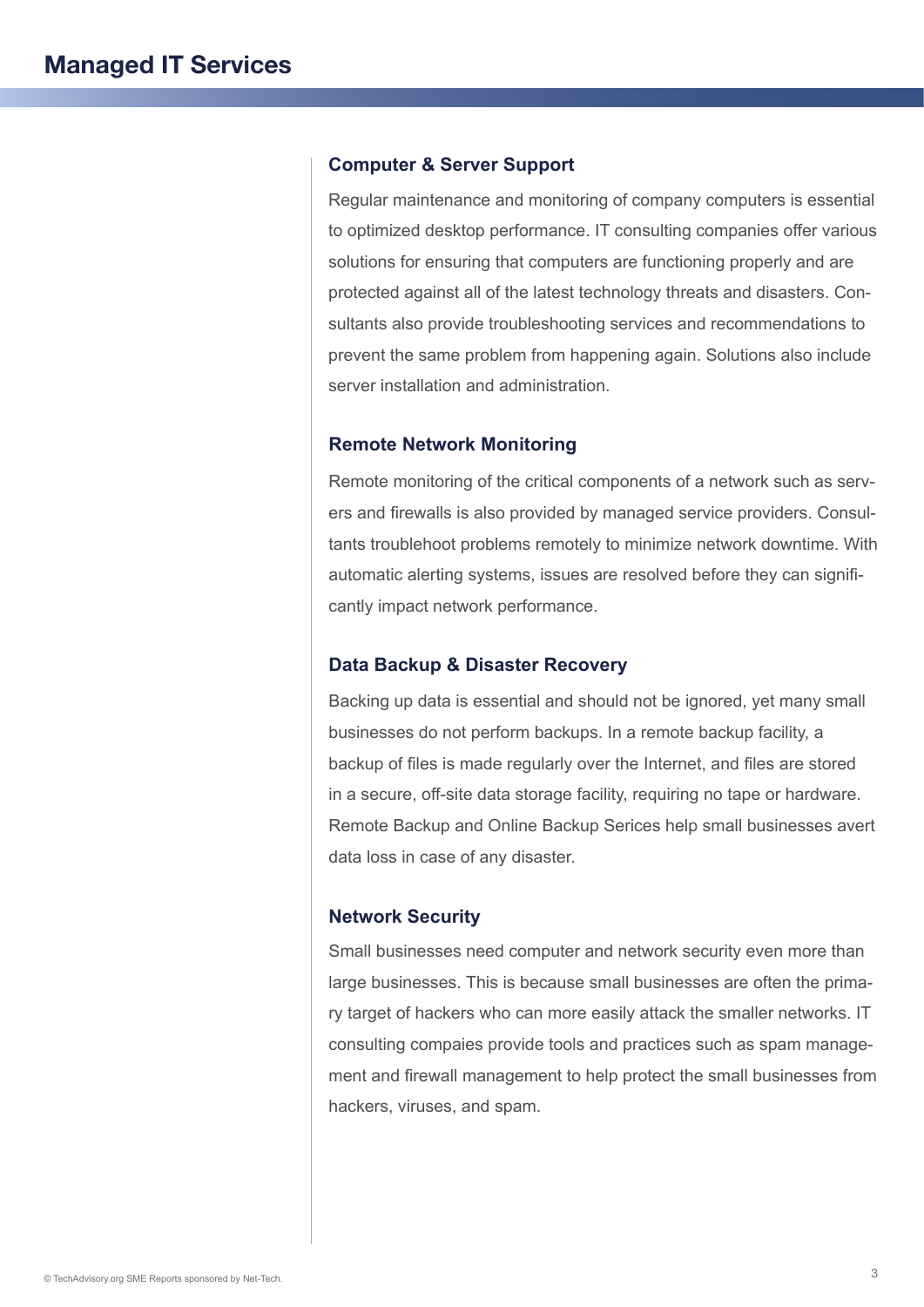#### **Custom Software Solutions**

IT consultants recommend and provide custom designed software solutions according to the unique needs of each small business. Depending on the project needs and requirements, IT consultants help small businesses determine the technology best suited to their business needs.

#### **Technology Evaluation & Planning**

Most small business owners employ an "ad-hoc" approach to dealing with technology, with no long term plan for future technology needs. IT consulting companies provide a comprehensive computer and network assessment, and evaluate the current IT setup to suggest possible changes to maximize technology effectiveness for the small business.

# **Break/Fix model vs. Managed Services: Key Benefits of Managed Services**

Most small companies use the "break/fix model" of technology management: when technology fails, a consultant is called in to fix the problem and the company pays a fee for the service. This method results in repeated downtime and lost productivity. The problem with this model is that consultants are not motivated to keep the client's network and systems running efficiently because the consultant makes more money when the technology breaks down.

Small business owners should consider the managed IT services solution for several reasons. Managed services provide affordable solutions to the complex technology problems of small businesses for a fixed monthly fee. Technology experts are fully focused on keeping the systems of the company up and running because repeated technology failures means higher costs to them. Therefore, the managed services model is beneficial to both the client and the technology expert because small businesses have the advantage of lower rates and better services while technology experts get the fixed monthly fee from multiple customers.

"...Managed IT Services help small business owners by simplifying IT operations and improving the reliability of networks. Instead of spending time worrying about technology, small business owners can stay focused on growing their businesses.<sup>"</sup>